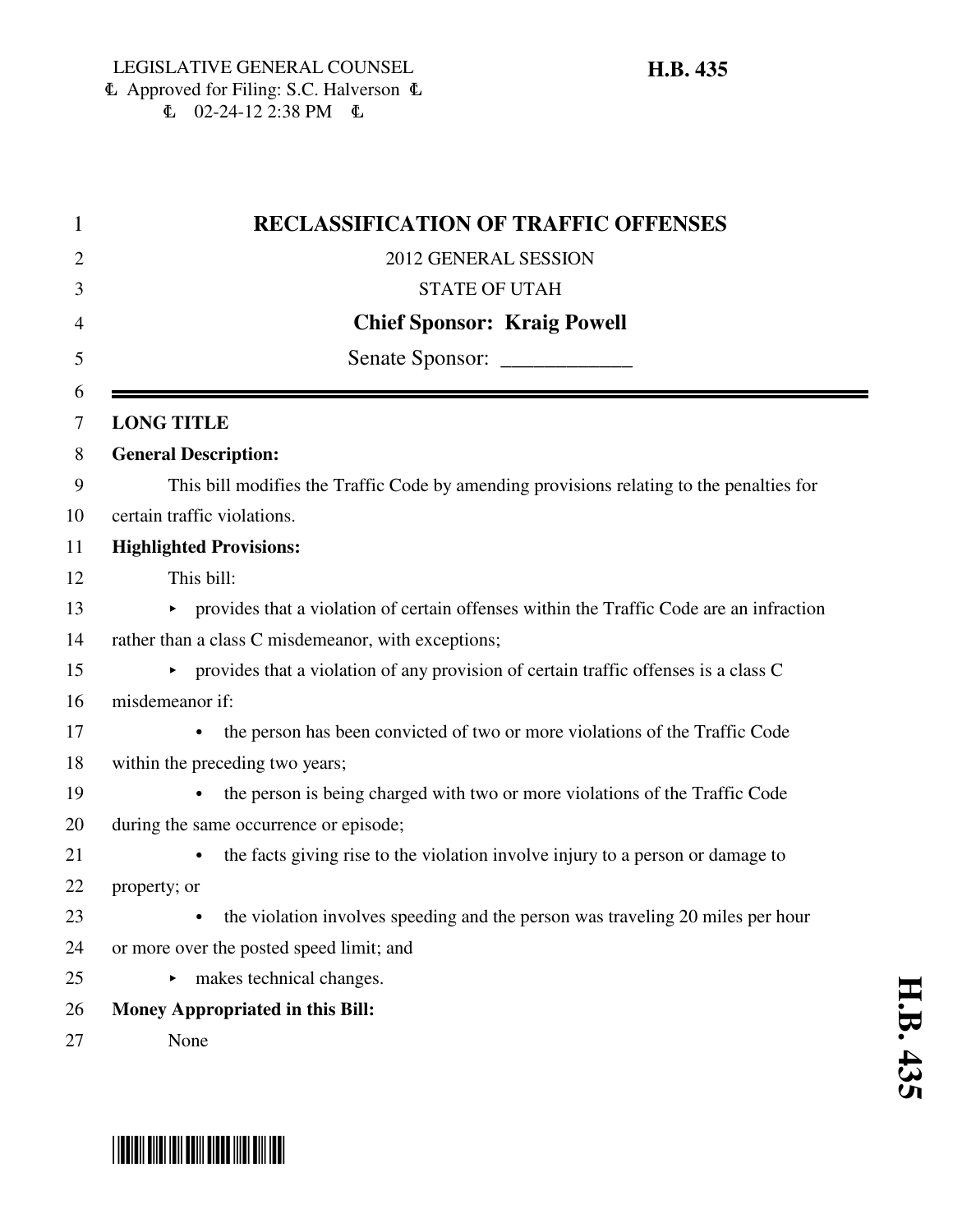| 28       | <b>Other Special Clauses:</b>                                                              |
|----------|--------------------------------------------------------------------------------------------|
| 29       | None                                                                                       |
| 30       | <b>Utah Code Sections Affected:</b>                                                        |
| 31       | <b>AMENDS:</b>                                                                             |
| 32       | 41-6a-202, as renumbered and amended by Laws of Utah 2005, Chapter 2                       |
| 33<br>34 | Be it enacted by the Legislature of the state of Utah:                                     |
| 35       | Section 1. Section 41-6a-202 is amended to read:                                           |
| 36       | 41-6a-202. Violations of chapter -- Penalties.                                             |
| 37       | (1) A violation of any [ $proxision$ ] of the following parts of this chapter is a class C |
| 38       | misdemeanor, unless otherwise provided[.]:                                                 |
| 39       | (a) Part 4, Accident Responsibilities;                                                     |
| 40       | (b) Part 5, Driving Under the Influence and Reckless Driving;                              |
| 41       | (c) Part 7, Driving on Right Side of Highway and Passing;                                  |
| 42       | (d) Part 9, Right-of Way;                                                                  |
| 43       | (e) Part 10, Pedestrians' Rights and Duties;                                               |
| 44       | (f) Part 12, Railroad Trains, Railroad Grade Crossings, and Safety Zones;                  |
| 45       | (g) Part 13, School Buses and School Bus Parking Zones; and                                |
| 46       | (h) Part 15, Special Vehicles.                                                             |
| 47       | (2) A violation of any [provision of Parts 2, 11, 17, and 18] of the following parts of    |
| 48       | this chapter is an infraction, unless otherwise provided[ $:$ ]:                           |
| 49       | (a) Part 2, Applicability and Obedience to Traffic Laws;                                   |
| 50       | (b) Part 3, Traffic-control Devices;                                                       |
| 51       | (c) Part 6, Speed Restrictions;                                                            |
| 52       | (d) Part 8, Turning and Signaling for Turns;                                               |
| 53       | (e) Part 11, Bicycles, Regulation of Operation;                                            |
| 54       | (f) Part 14, Stopping, Standing, and Parking;                                              |
| 55       | (g) Part 16, Vehicle Equipment;                                                            |
| 56       | (h) Part 17, Miscellaneous Rules; and                                                      |
| 57       | (i) Part 18, Motor Vehicle Safety Belt Usage Act.                                          |
| 58       | (3) Except as otherwise provided, a violation of any provision of the parts under          |